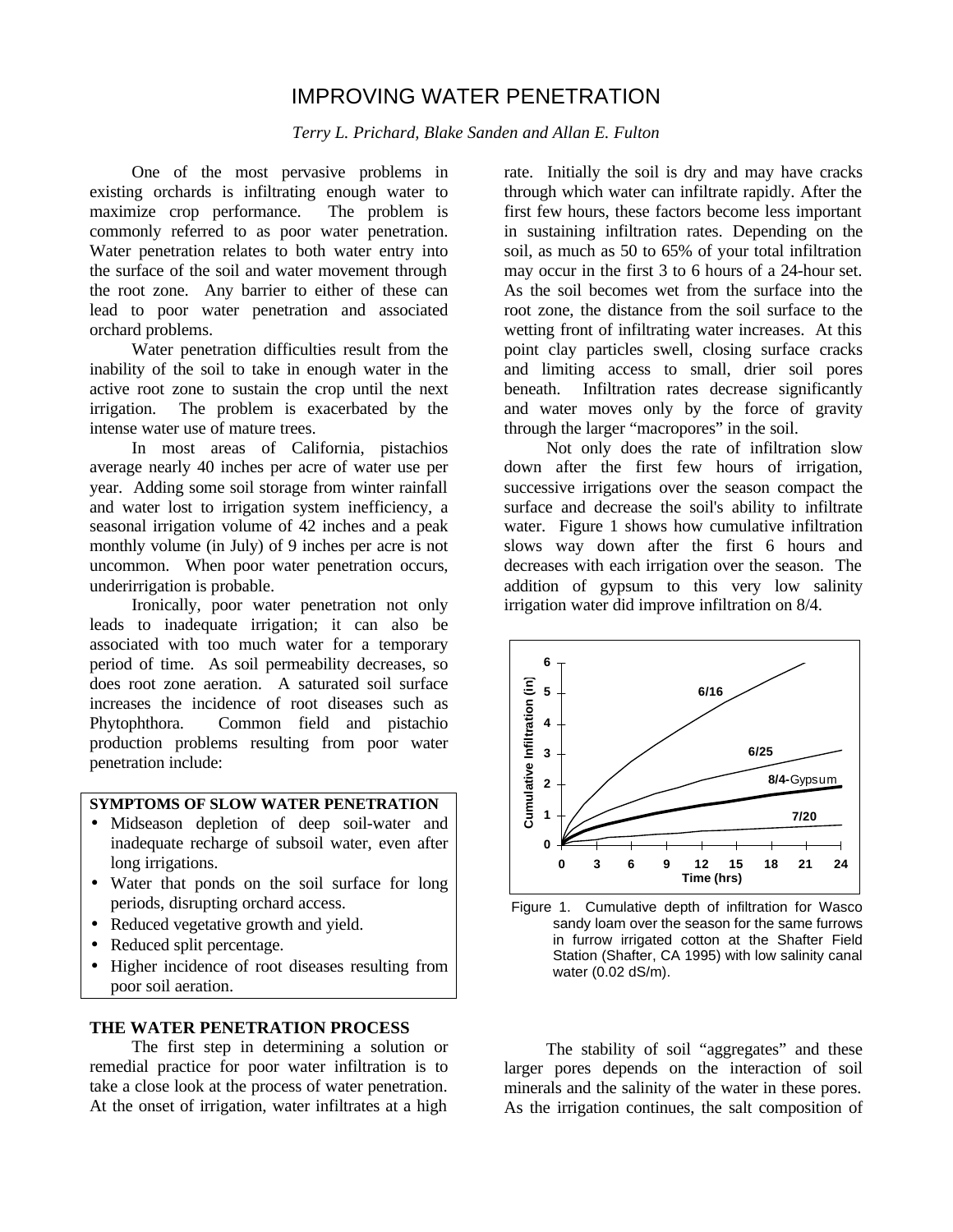the soil-water begins to more closely reflect that of the irrigation water, which is generally less saline. This process of chemical change also reduces infiltration rates.

Water penetration is influenced by the characteristics of both irrigation water and soil. Those characteristics having the greatest influence are:

### **Soil**

- Dryness at start of irrigation
- Amount and size of soil particles and pores
- Surface access to soil pores
- Cracks
- Level of soil-water salinity
- Composition of soil-water salinity
- Nonuniformity of root zone soil

# **Irrigation water**

- Level of total salinity
- Composition of salinity
- Depth of water applied to the soil surface

# **MODIFICATIONS TO IMPROVE WATER PENETRATION**

Total pore volume, individual pore size, access to pores, and water salinity or sodicity continue to influence the rate of water infiltration for the entire irrigation. By modifying these factors, you can improve water penetration.

# **Pore volume and pore size**

Pores are the voids between soil mineral and organic particles in soils, the spaces through which water and air move. Soils with high sand content (spherical particles) tend to have larger pores. Soils with larger pores generally have higher infiltration rates, with some exceptions. Clay-dominated soils (clays are plate-like particles) tend to have smaller pores. Water usually moves slowly through smaller pores, because smaller pores provide more surface area for water to adhere to. Therefore, water tends to fill a greater number of small pores than it would large pores under the same conditions. But clays also shrink and swell, which helps develop cracks that aid water infiltration.

Individual soil particles can clump together, forming larger structures called aggregates. The small pores within particles remain, and larger pores are formed between the aggregates. The net effect is larger pores, which significantly enhance water penetration and gas exchange. Soil organic matter plays a significant role in stabilizing soil aggregates and increasing pore size.

### **Soil crusting and access to soil pores**

Water from rainfall or irrigation usually enters soil pores from the soil surface. Water also enters pores from subsurface irrigation (active or passive use of a shallow water table), buried drip systems, and through cracks. Formation of soil crusts decreases infiltration by impeding the access to soil pores. The formation of a soil crust or surface seal has been recognized as a contribution to infiltration problems in California as early as 1934. However, the mechanism and effects of corrective actions have not been understood until recently.

In California and other arid and semiarid areas, soil crusts are often the result of sodic soil conditions (soils with excess exchangeable sodium and irrigation water with excess sodium or too little salinity).

Recently, soil-crusting problems have been found in soils that are predominantly light-textured, nonsaline and nonsodic. In these types of soils, researchers have discovered that continuous cultivation of nonsaline, nonsodic orchard soils decreased the distribution of larger pores within the surface profile. Further, reduction in pore size has been related to reduced soil organic matter content. Both conditions occur in a large portion of California orchards.

Soil surface crusts can be formed by two basic methods: (1) reorganization of resident soil particles and (2) covering the soil surface with transported soil particles. In either case, access to soil pores is reduced.

**Structural crusts.** A structural soil crust is formed by the destruction of soil aggregates and a subsequent reorganization of the resident soil particles. The destruction of soil aggregates can occur as a result of the droplet energy of rain and sprinklers. As droplets hit the soil surface, the disruptive action causes soil aggregates to break down, causing a reduction in pore size and a sorting of soil particles that leaves a film of fine particles on top and clogging larger pores. A similar process occurs in flood and furrow irrigation systems. In these systems, soil wetting causes the particles to reorganize through a process called soil slaking. The crust is made up of a sorted layer at the surface and a compacted layer below. As soil aggregates breakdown, a concurrent physical and chemical dispersion of the fine clay particles allows them to migrate with the water and clog the pores just beneath the compacted layer or washed-in zone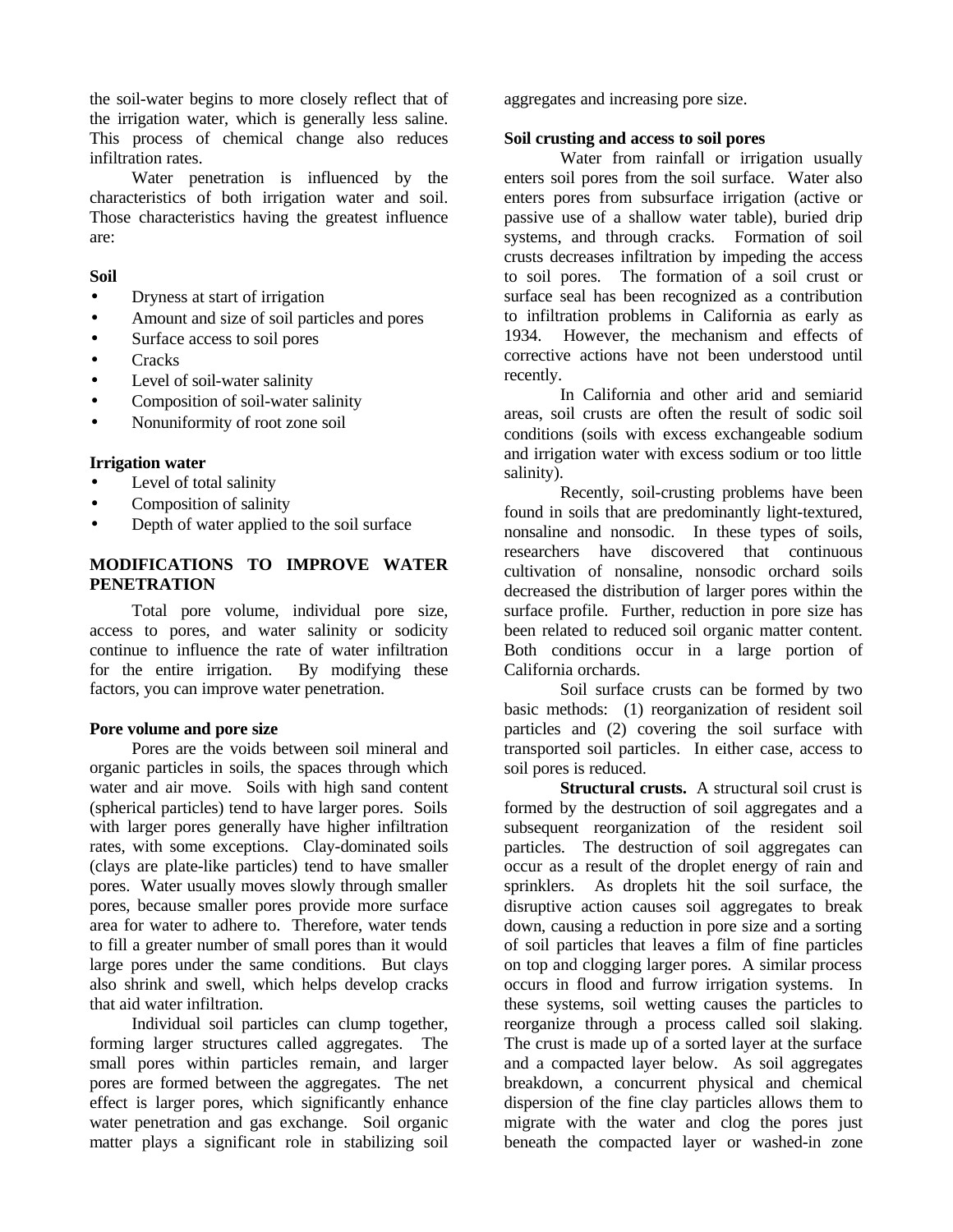(Figure 2).

Together these factors combine to form a surface seal, or structural crusting, due to the disintegration and recompaction of soil structural components.



Soil crusts are thin and characterized by higher density, greater strength and smaller pores than the underlying soil. Soil crusts allow less water movement than does underlying soil (Figure 2). The ability of a soil to withstand the destructive force of droplet energy depends largely on the physical and chemical makeup of the soil surface.

Soil crusting is influenced by many soil and water properties. These include:

#### **Soil**

- **Salinity**
- **Sodicity**
- Presence of iron and aluminum oxides
- Presence of organic stabilizing compounds

#### **Water**

- **Salinity**
- **Sodicity**
- Ionic valence

The salinity of the surface soil is determined by measuring its electrical conductivity (EC). The EC is an important factor in determining crusting. However, the water around soil particles (that is, soil-water) is strongly influenced and rapidly modified by the constituents of irrigation water. Reduced EC in the soil-water causes clay swelling to increase, reducing the size of soil pores. Irrigation water with an EC of less than 0.3 decisieman per meter (dS/m) can cause problems. Each soil has a unique amount of soil-water salinity (flocculation threshold) at which dispersion of the particles occurs.

As the sodicity of soil-water increases, aggregate stability decreases. The severity of the problem is also influenced by the total salinity of the irrigation water, as shown below in Table 1 and Figure 3. (See the chapter on *Understanding and Managing Salinity* for a discussion of the sodium adsorption ratio, SAR.)

Table 1. Potential for a water infiltration problem.

| $SAR*$       | Problem<br>Unlikely<br>$EC_e^1$ or $EC_w^2$ | Problem<br>Unlikely<br>$EC_e$ or $EC_w$ |
|--------------|---------------------------------------------|-----------------------------------------|
| $0.0 - 3.0$  | > 0.7                                       | < 0.3                                   |
| $3.1 - 6.0$  | > 1.0                                       | < 0.4                                   |
| $6.1 - 12.0$ | > 2.0                                       | < 0.5                                   |

Source: Ayers and Westcost (1985).

\*Sodium Adsorption ratio.

 $1$  Electrical conductivity of extract indicates that soil is saturated past soil salinity.

 $2$  Electrical conductivity of water indicates irrigation water salinity.



Figure 3. Interaction of total salinity as EC with the sodium adsorption ratio of applied water for causing potential infiltration problems. (Ayers, R.S. and D.W. Westcott. 1985. Water quality for agriculture. United Nations FAO Irrig & Drainage Paper No. 29.)

Although soil sodium (Na) content is important, calcium (Ca) and magnesium (Mg) also play an important role. Increased Ca content in the soil or irrigation water decreases the dispersing effect of the Na and acts to stabilize the soil surface.

These sodium-based guidelines will not necessarily work for all soils. Some California soils outside of the San Joaquin Valley contain a large amount of serpentine clays (some areas of Napa Valley, for example). As a result, they are rich in Mg and relatively low in Ca. In such an environment, Mg may behave like Na, and the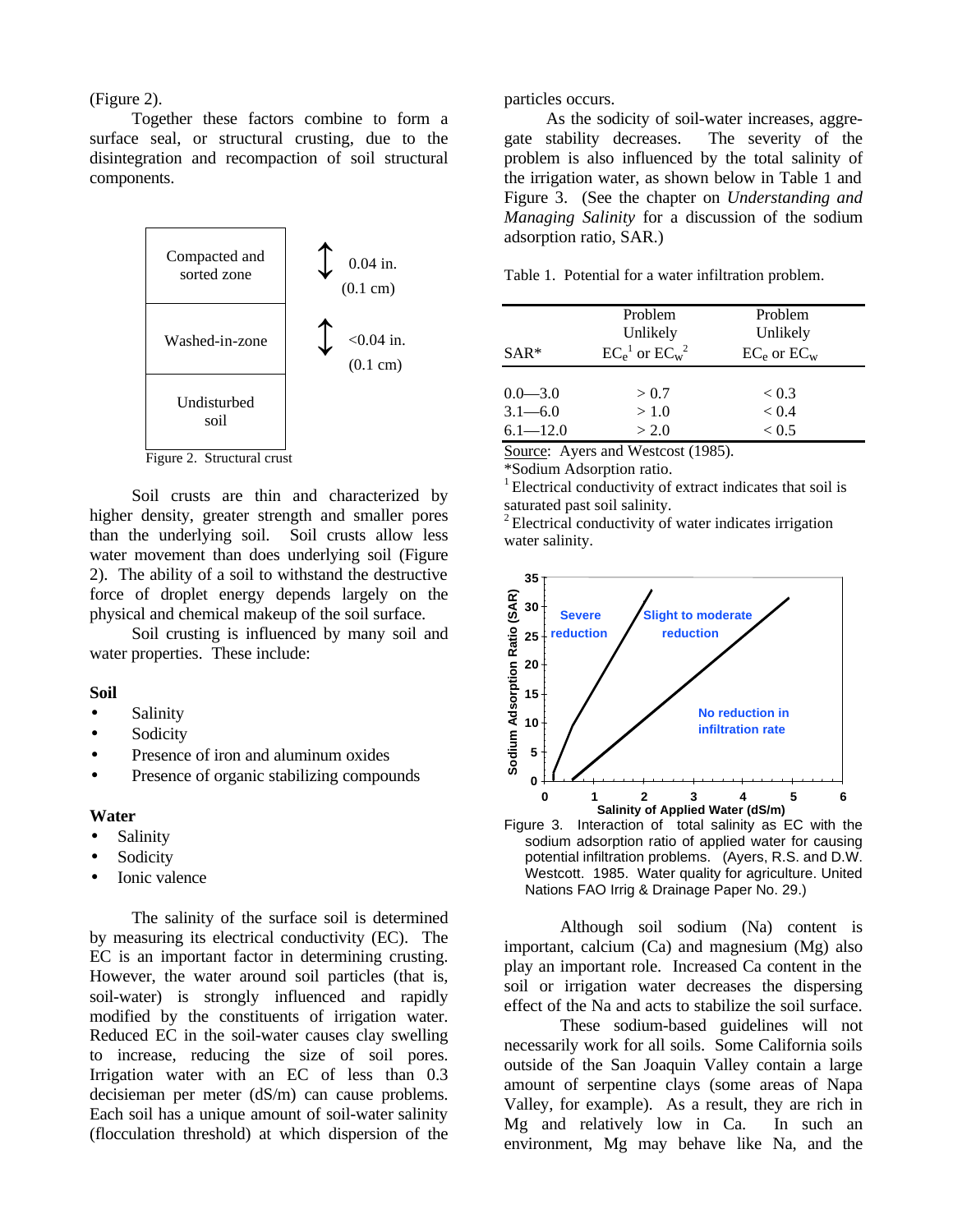result is unstable soil that tends to disperse and become impermeable. Although the diagnostic criteria for such conditions have not been extensively tested, some professional consultants suggest that when the Mg to Ca ratio exceeds 1:1 then serpentine soils may develop infiltration problems. Soils rich in exchangeable K may also have infiltration problems. Some reports maintain that when K is the predominant cation, it has the same effect on soil stability and porosity as does Na: the soil becomes less stable, disperses at the surface and seals over. Soils with a predominance of montmorillonite and illite clays are most easily dispersed by excess Mg.

Hydrous oxides of aluminum (Al) and iron (Fe) and organic matter components, however, exert a stabilizing force on clay—a force that acts against the dispersing effect of sodic water or waters with very low salinity.

**Depositional crusts.** The effects of structural crusts are most pronounced in medium to lighttextured soils. Formed by the sedimentation of fine soil materials on the native soil surface, a depositional crust limits access to the larger resident soil pores (Figure 3). This type of soil crust is most often the result of high-velocity water collecting sediment that settles out when the waters slow. The size of the particles in suspension is small (the particles are usually clays); their plate-like structure forms a very effective barrier to soil pores.



Figure 3. Depositional soil crusting

### **Nonuniform soils in the root zone**

Soil layers below the soil surface, hardened or different in texture, can limit water penetration and root extension. Layers can include indurated hardpans, calcified pans, claypans, or layers of soil with significantly different texture.

These conditions should be modified before planting. They are more easily corrected before trees are planted, when injury to the root systems of trees is not a concern. However, many established California orchards can benefit from additional physical modification. Most often these are

orchards where minimal soil modification was implemented before planting, sometimes as the result of financial constraints, lack of site investigation, or the inability to recognize the problem.

# **IRRIGATION MANAGEMENT**

The depth of applied water on the soil surface has a temporary and minimal effect on the water penetration process. In other words, increasing the depth of applied water per irrigation event is unlikely to improve water penetration. Instead, longer irrigations (also known as set times) that apply more water will result in more water ponding on the soil surface for longer periods of time. More ponding could reduce root zone aeration, cause diseases and restrict access to the orchard. For this reason, we again emphasize the importance of irrigation management as a factor in water penetration problems.

Modifying irrigation practices can lessen the adverse effects of irrigating orchard soils that do not take in water adequately. Increasing the frequency of irrigation (i.e. irrigating every 7 days instead of every 14), decreasing set duration and using tailwater return systems can often increase the total water available to the crop and decrease water logging. But without cultural practices that increase and stabilize soil porosity, correct unwanted soil crusts, or modify nonuniform soils in the root zone, a change in irrigation practice by itself will not improve the infiltration rate. However, even with added amendments and cultivation, modifying irrigation practices and using an auger to check soil moisture is the starting point to manage poor infiltration.

# **PREVENTION OF SOIL CRUSTS**

Where soil permeability is low, prevention of soil crusting is often the best course of action and usually the most economical. Prevention includes the application of amendments, use of soil surface covers, soil organic matter management, and improved irrigation management. However, once a crust has formed, tillage may be required before other options can be effective.

# **Tillage**

Shallow tillage can disrupt both structural and depositional crusts. In cases of moderate crusting problems, one tillage per season can restore infiltration rates. However, in soils with severely reduced infiltration, tilling before each irrigation is common.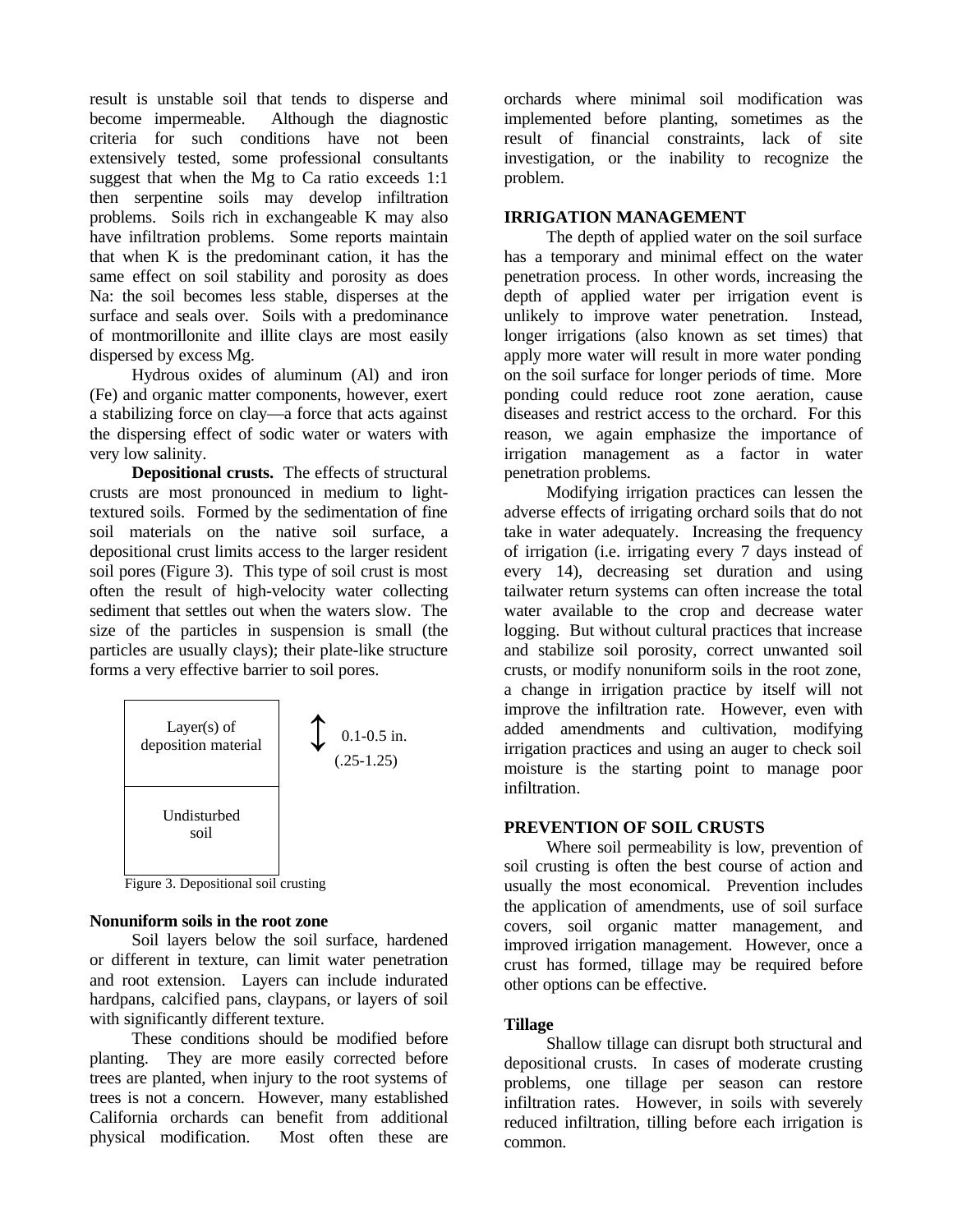Shallow tillage to disturb the surface crust is accomplished using a harrow, rolling cultivator, or one of the new types of tillage instruments that loosen soil to a depth of about 6 inches (15 cm). These new instruments create macro-pores without mixing the soil.

### **Surface protection**

Since droplet energy is a mechanical force that breaks aggregates apart, it follows that protection of the surface is highly effective in reducing the effects of structural crusting. Cover crops (either live or dead) can protect the surface from the impact of rain and sprinkler irrigation.

The adequacy of soil surface cover is more important than the type of cover. Cover crops can be resident vegetation, annuals or perennials. Annual crops allowed to die in place or mowed, and left as mulch, continue to protect the surface during the irrigation season while not competing with the crop for moisture.

### **Organic matter management**

All soils contain a small component of organic matter, from 0.5 to 2% in the San Joaquin Valley. Uncultivated soils contain more organic matter than those cultivated under typical orchard conditions. With this reduction in organic matter comes reduction of the stability of soil surface aggregates.

The major stabilizing material that holds soil aggregates together comes from the decomposition of organic matter. The application of soil organic mixtures can increase porosity, percentage of macropores, aggregate stability, and thus increase the infiltration rate. However, the organic matter content of soils in arid or semiarid areas does not increase because of the rapid rate at which the organic matter decomposes. In a 10-year study conducted at the University of California, Davis, researchers incorporated cover crops into the soil. The percentage of organic matter in the soil did not increase over that time. The infiltration rate, however, did increase.

The implication of this and other research is that organic additions are beneficial by virtue of the products of their decomposition. These products consist of polysaccharides and polyuronides, which act as binders to stabilize aggregates. To be effective, organic matter additions or cover cropping should be continual, because decomposition products are short-lived, especially in California's climate.

**Crop residues.** Trees provide leaves and prunings that can be left in the orchard for decomposition or incorporation. Interest in chipping or shredding brush is growing as a result of restrictions on burning. Correctly prepared brush can add a significant quantity of organic matter. Be sure to prepare brush properly. Chip prunings into small pieces, and shred brush more than once, or disc to incorporate material.

**Manure and green waste.** Animal manures have long been applied to orchards to supply nutrients and improve water infiltration. If you use manure, be aware of the potential effects of salinity and sodicity and have a plan for preventing them. Manure often contains weed seeds, so be prepared to handle unwanted vegetation as well.

*Green waste* is a term used for a mixture of lawn clippings, prunings and garden materials. The mixture is increasingly available for agricultural use. Currently it is available in raw form and in various states of decomposition. The composted materials offer a high ratio of organic materials per unit volume. Green waste is easily spread, and its viable weed seed content is low.

**Cover crops.** To protect the soil surface from droplet impact as well as provide significant biomass for decomposition, grow cover crops in orchard middles. In addition, cover crops can slow the velocity of surface water, reducing erosion and subsequent depositional crusting.

However, cover crops can compete with trees for nutrients and water. If an orchard contains clover as a perennial cover crop or actively growing winter and summer resident vegetation, water use can increase by 10 to 20 percent (Table 2). The orchard manager must supply additional water or crop stress will occur. The use of winter annual cover crops and vegetation control strategies during summer months, such as chemical mowing, can reduce the water requirement. Another successful strategy is to apply organic matter amendments on a seasonal basis, but have a clean orchard floor at harvest time.

Cover crops can be planted as annuals or perennials, or be resident vegetation. Mature trees with full canopies may shade out cover crops by mid season. Each acre of annual cover crops or

Table 2. Water use by a mature almond orchard with cover crops and bare soil.

|           | Increase in       |
|-----------|-------------------|
| Treatment | water use $(\% )$ |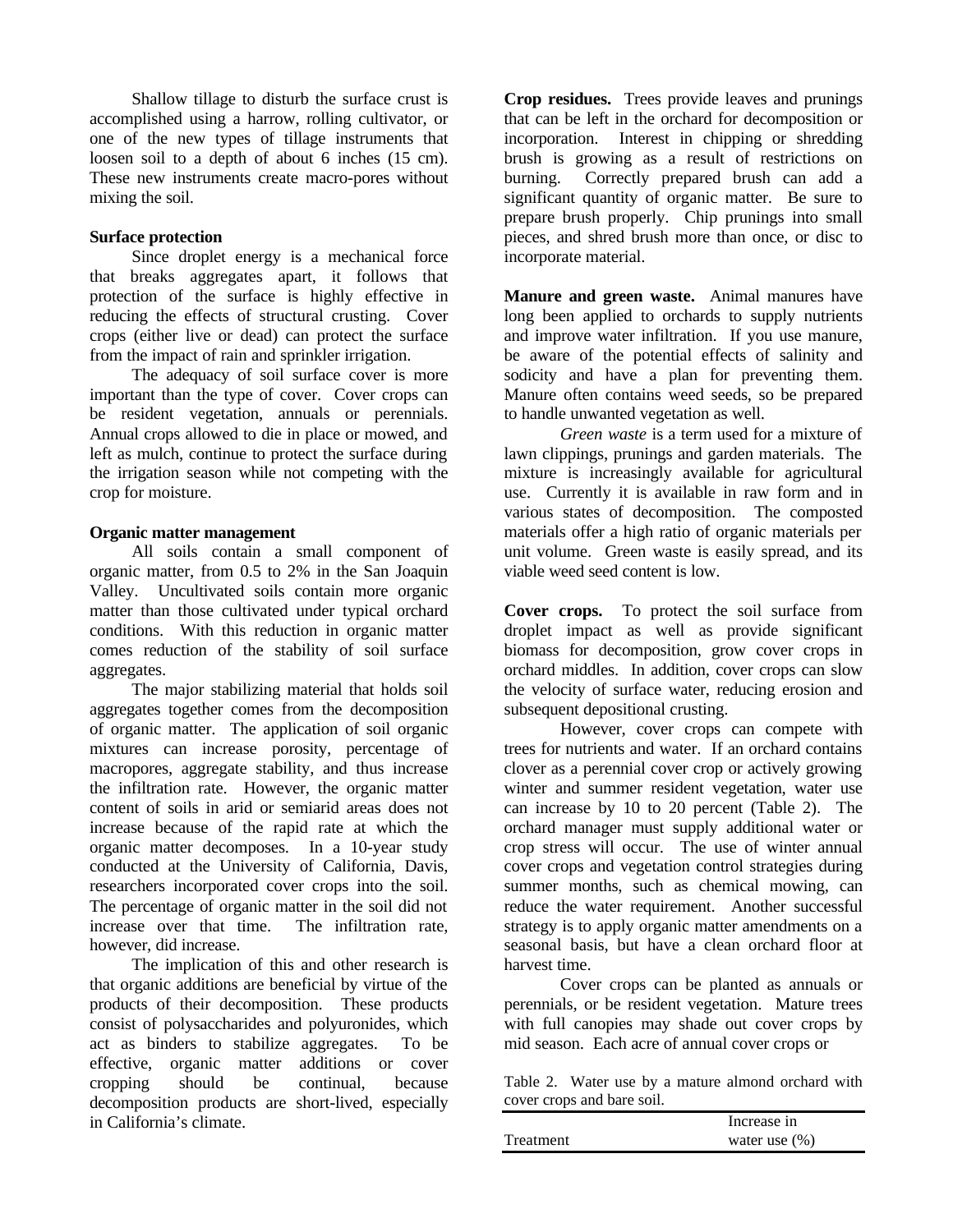| Resident vegetation | 120 |
|---------------------|-----|
| Clover              | 110 |
| <b>Bromegrass</b>   | 98  |
| Bare soil           | 100 |
| Chemical mowing     | 100 |

\*Water use is relative to that of bare soil.

resident vegetation consisting of winter and summer annuals can produce from 2 to 4 tons of aboveground dry matter. The ratio of top portion to underground dry matter (roots) has been estimated at  $1\frac{1}{2}$ : 1. Thus, a cover crop that yields 6,000 pounds (2,715 kg) biomass per acre above ground yields about 4,000 pounds (1,810 kg) per acre below ground, in the form of roots. Total biomass from the cover crop is 10,000 pounds per acre (5 tons/acre or 11,000 kg/ha).

Cover crops can increase infiltration rates (Table 3). Increases are attributed to physical factors, such as channels created by roots; surface protection; and increased soil aggregation. Compared to bare ground, soil with cover crop has greater aggregate stability and more macropores.

Table 3. Accumulated infiltration at 120 minutes through various cover crops and bare soils in a mature almond orchard.

|                     | Early season<br>(mm) | Late season<br>(mm) |
|---------------------|----------------------|---------------------|
| Clover              | 66.8 a               | 63.2 a              |
| Resident vegetation | 52.3 a               | 54.9 a              |
| <b>Bromegrass</b>   | 52.8 a               | 65.3 a              |
| Chemical mowing     | 63.0 a               | 39.1<br>- b         |
| Bare soil           | 53.3 a               | 32.5<br>$-h$        |

Numbers followed by different letters are significantly different @ 0.05 level.

### **Chemical amendments**

The addition of chemical amendments to water or soil can improve water infiltration by improving the chemical makeup of the water or soil. Chemical amendments usually increase the total salt concentration and decrease the sodium adsorption ratio (SAR) of the soil-water. Both of these actions enhance aggregate stability and decrease soil crusting and pore blockage.

Four types of materials are used to ameliorate water penetration problems: salts, calcium materials, acids or acid forming materials, and soil conditioners, including polymers and surfactants.

**Salts.** Any fertilizer salt or amendment that contains salts when applied to the soil surface or when the amendment is dissolved in irrigation

water increases the salinity of the irrigation water and ultimately influences the soil-water. Whether the increased salinity is advantageous depends on the SAR of the irrigation water. In terms of the effects of salt alone, increasing the salinity above the levels shown in Table 1 or Figure 3 has little effect on infiltration.

**Calcium materials.** Adding calcium salts to soils and water increases the salinity as well as the soluble Ca content of the irrigation water and soilwater. Calcium salts commonly used include gypsum, lime, dolomite, calcium chloride (CaC1), and calcium nitrate  $(CaNO<sub>3</sub>)$ . Each salt has a specific solubility rate in water.  $CaC1$  and  $CaNO<sub>3</sub>$ are highly soluble; gypsum, moderately soluble; and dolomite and lime, very insoluble. Applying the highly soluble salts directly to irrigation water is convenient but typically more expensive than applying them to soil.

Adding gypsum to irrigation water is reasonably simple and typically less expensive than adding  $CaC1$  or  $CaNO<sub>3</sub>$ . Lime and dolomite are relatively insoluble in water unless the water is acidic (has a pH less than 7.0). Gypsum, CaC1, and  $CaNO<sub>3</sub>$  have negligible effects on soil pH, whereas lime and dolomite can increase the soil pH of acidic soils.

**Acids and acid-forming materials.** Commonly applied acid or acid-forming amendments include sulfuric acid  $(H_2SO_4)$  products, soil sulfur, ammonium polysulfide, and calcium polysulfide. Since these materials (with the exception of calcium polysulfide) all contain sulfur  $(S)$  or  $H_2SO_4$ . The acid dissolves soil-lime to form a Ca salt (gypsum), which then dissolves in the irrigation water to provide exchangeable CA. The acid materials do not have to undergo the biological reactions. Instead, they immediately react with soil-lime. Since these materials form an acid in the soil reaction, they all can reduce soil, pH if applied at sufficiently high rates.

**Soil conditioners.** Amendments in this category are usually organic polymers or surfactants. Organic polymers, mainly watersoluble polyacrylamides (PAMs) and polysaccharides, have been used to stabilize the soil surface by binding aggregates together and resisting the disruptive forces of droplet impact. They also work very effectively in furrow systems by decreasing soil erosion and sediment in the water. They can improve infiltration on soils with illite and kaolinitic clays common in the northwest US, but USDA researchers in Fresno have found that infiltration is not improved in soils with mostly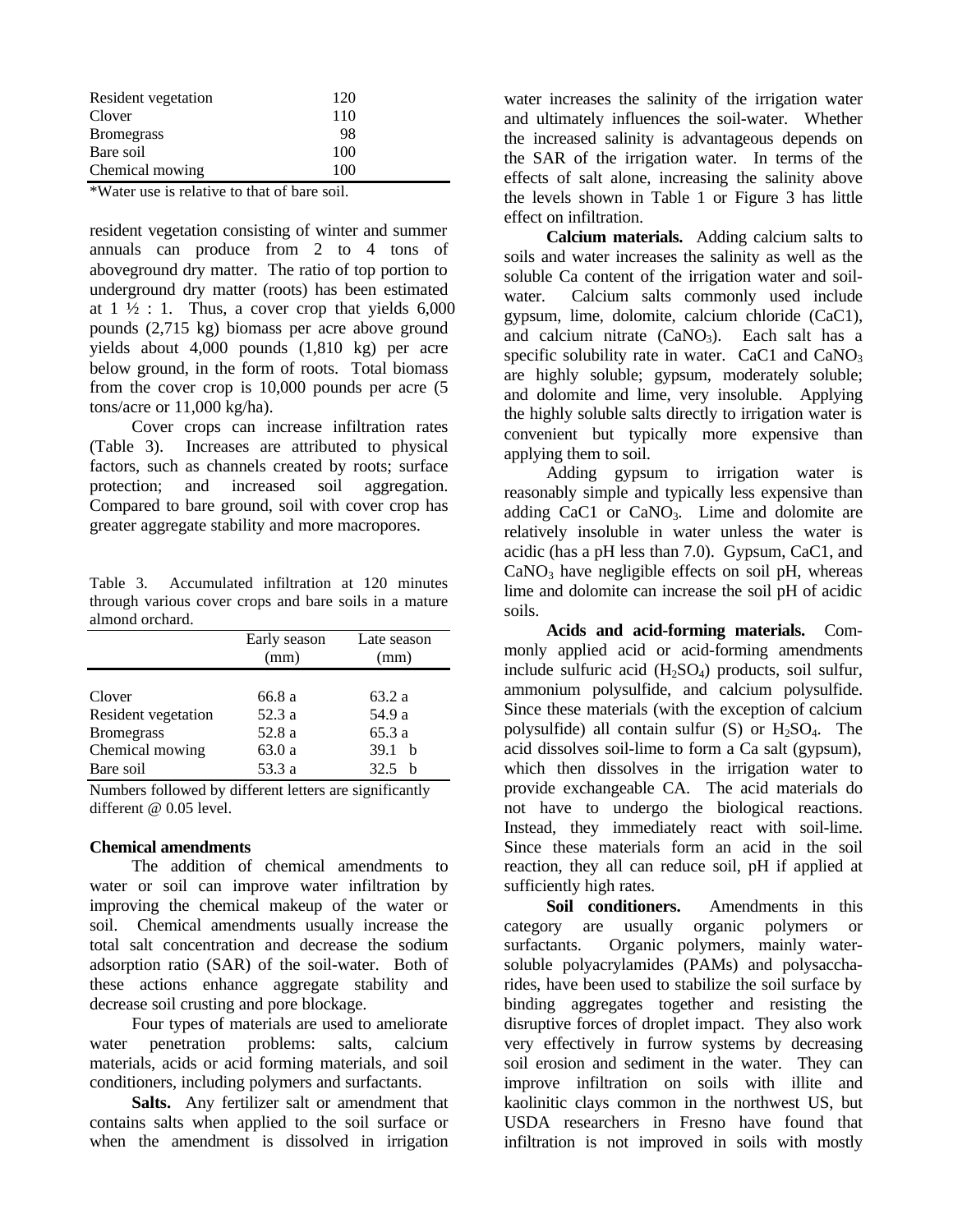montmorillinite clays (typical of soils in the San Joaquin Valley). Water-soluble PAM is not to be confused with the crystal-like, cross-linked PAMs that expand when exposed to water. They do not influence water penetration; rather they enhance the water-holding capacity of soils.

Organic polymers are long-chain organic molecules that can have different effects on infiltration. The effect depends on polymer properties—such as molecular weight, structure, and electrical charge—and salinity of the irrigation water. Interactions between a polymer and a water molecule also affect the flocculation threshold of shrink-swell clays.

For example, applying a nonionic polymer to water with an EC of 0.05 dS/m promoted flocculation. The effectiveness of the polymer increased with increased polymer concentration. However, the use of anionic polymers improved infiltration in solutions of 0.7 dS/m and reduce infiltration in solutions of 0.05 dS/m.

Researchers have noted a correlation between polymer effectiveness and sprinkler irrigation or rain. Polymers have been shown to work best when sprayed on the soil surface at a rate of about 4 pounds per acre, and then followed with an application of gypsum in soil or water delivered in the form of high-energy droplets.

Other amendments include synthetic and natural soil conditioners. Although there is a long history of soil conditioner development and testing, not enough data exists on the materials to conclude they are uniformly effective.

Surfactants, amendments that reduce the surface tension of water, have been most effective in soils that contain a high percentage of organic matter or that are covered with mulch. Such soils include turf soils, forest soils and burned range land.

(*See the chapter on Understanding and Managing Salinity for more discussion on the chemistry and calculation of rates for water and soil application of calcium supplying and acidifying amendments.)*

# **OPTIMIZING IRRIGATION IN ORCHARDS WITH POOR PENETRATION**

This section will briefly highlight the three basic objectives of irrigation management in orchards with water penetration problems:

- Maximize the amount of water stored, in the root zone, from the winter rains and winter irrigations.
- Develop a thorough understanding of the seasonal water-use patterns of pistachio and incorporate that understanding into irrigation scheduling.
- Assess the existing irrigation method for compatibility with infiltration constraints. If necessary, consider modifying the existing system or changing to another irrigation method.

Beginning each growing season with a full water profile in the root zone is critical to managing orchards with water penetration problems. Simply stated, the more water stored in the root zone prior to leafout, the less water must infiltrate later, when the crop is growing. The amount of water that can be stored from rainfall and winter irrigation is variable because it depends on soil texture and depth of root zone.

Water storage in sands and sandy loam soils ranges from 3.0 to 7.5 inches (7.5-18.8 cm), or only about 7 to 18 percent of the total water consumption by mature trees. In finer loam to silt-loam soils, water storage ranges from 7.l5 to 14.0 inches (18.8- 35 cm), about 18 to 33 percent of the total seasonal water use.

During drought years and in low-rainfall areas, such as the southern San Joaquin Valley, rainfall alone may be insufficient to completely refill the root zone with stored water. Past studies assessing the effective storage of rainfall suggest that during winter the soil stores about 50 percent of total rainfall. Evaporation, transpiration by resident vegetation, and runoff account for the rainfall that is not stored in the soil.

In situations where rainfall is insufficient to refill the water profile in the root zone, winter irrigations may be needed. In severely dry winters, one, or at most two, irrigations should be sufficient or supplement rainfall and refill the root zone with stored water.

Timing of these irrigations is important. Irrigating too early in the winter (November through January) may result in unnecessary irrigations if rainfall is abundant in later winter months (January through March). Waiting until early spring (March or April) to irrigate, after most of the rainfall has occurred, may be risky too. Root systems are actively growing before the trees actually leaf out; irrigation during this period cools the soil, which may enhance disease and deprive the new roots of oxygen.